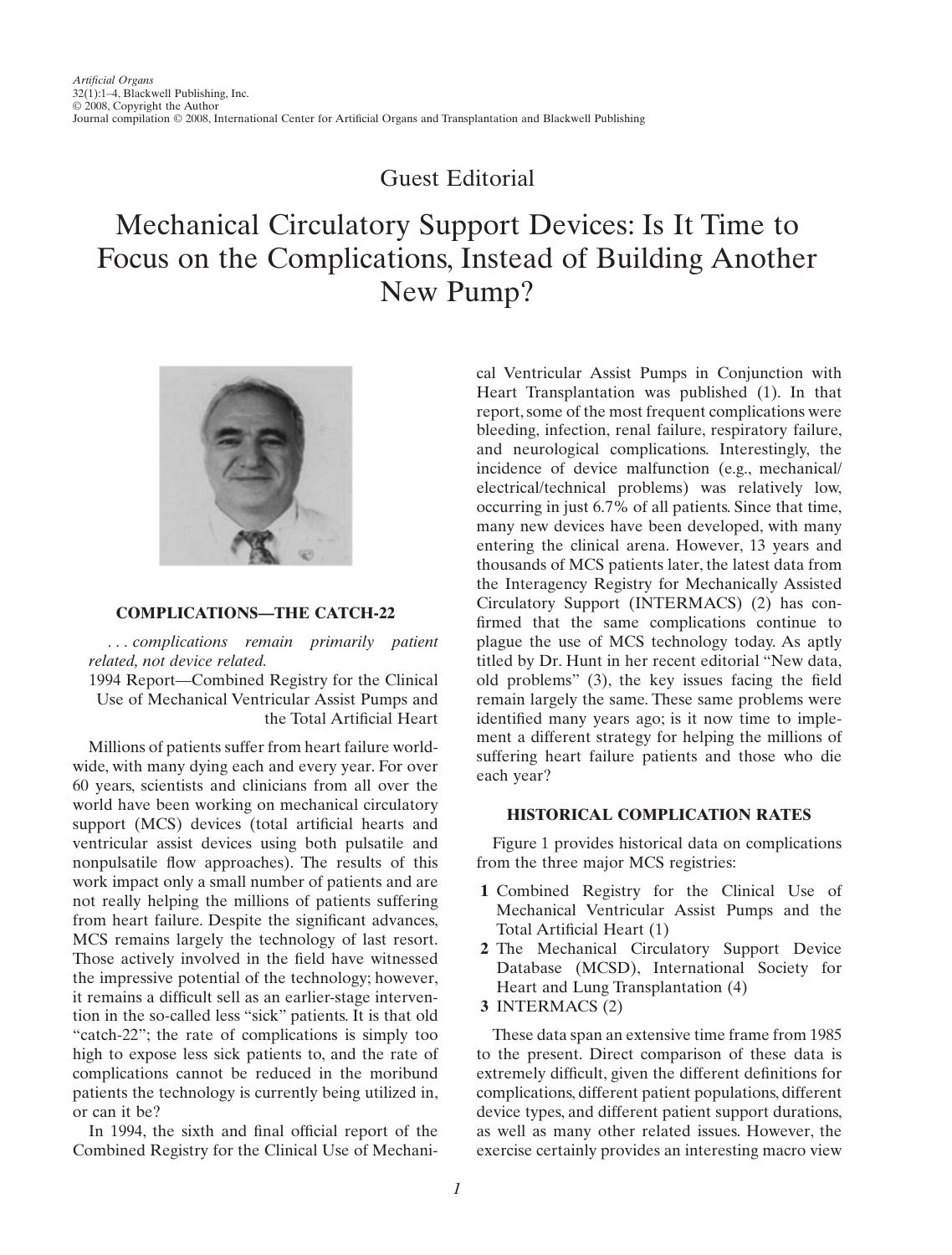

**FIG. 1.** Major complications of mechanical circulatory support.

of the overall progress in the field from the point of view of the serious complications typically facing MCS patients over this time period.

As seen in Fig. 1, with perhaps the exception of major bleeding, the incidence of most major complications has remained relatively consistent over time, at least from the available registry data and given the previously noted caveats. As device malfunction typically remains below 10%, and the other major complications such as infection have rates in the 20–30% range, perhaps greater scientific and clinical research focus is required on these complications, rather than simply bringing another new pump to market.

# **INFECTION—THE INSIDIOUS COMPLICATION**

Infection remains one of the most insidious and frequent complications of MCS. Perhaps the most compelling data coming out of the Randomized Evaluation of Mechanical Assistance for Treatment of Congestive Heart Failure (REMATCH) study was related to infection. In REMATCH, sepsis was the most frequent cause of death (17 of 41 deaths) in the left ventricular assist device (LVAD) arm (5). Sepsis also played an important role in the reduced survival (60 vs. 39% at 1 year, 38 vs. 8% at 2 years) for LVAD patients without sepsis and those who experienced

*Artif Organs, Vol. 32, No. 1, 2008*

sepsis, respectively (6). The cost modeling data from the REMATCH study further suggested that the incremental cost per patient with a device infection of the pump housing or sepsis was in the range of \$92 000–\$144 000 (7). Given the significant impact on morbidity, mortality, and cost, infection represents an important target for additional focused research and clinical strategies.

There is also new data suggesting serious concerns for late-onset driveline infections. In a retrospective study of 73 implantable LVAD recipients, late-onset driveline infections were noted for all patients with support durations over 1 year (8). Additionally, these infections resulted in significantly increased morbidity, and despite aggressive treatment often led to repeated surgical revision and serious pump pocket infections requiring either urgent transplantation or device explantation.

# **INFECTION CONTROL STRATEGIES**

The good news is there are several promising infection control strategies outlined in the literature that are at least worthy of further investigation and/or potentially more widespread clinical utilization, as outlined further.

#### **Pump pocket treatment**

The use of a prophylactic antibiotic paste (vancomycin, collagen hemostat, and thrombin spray) in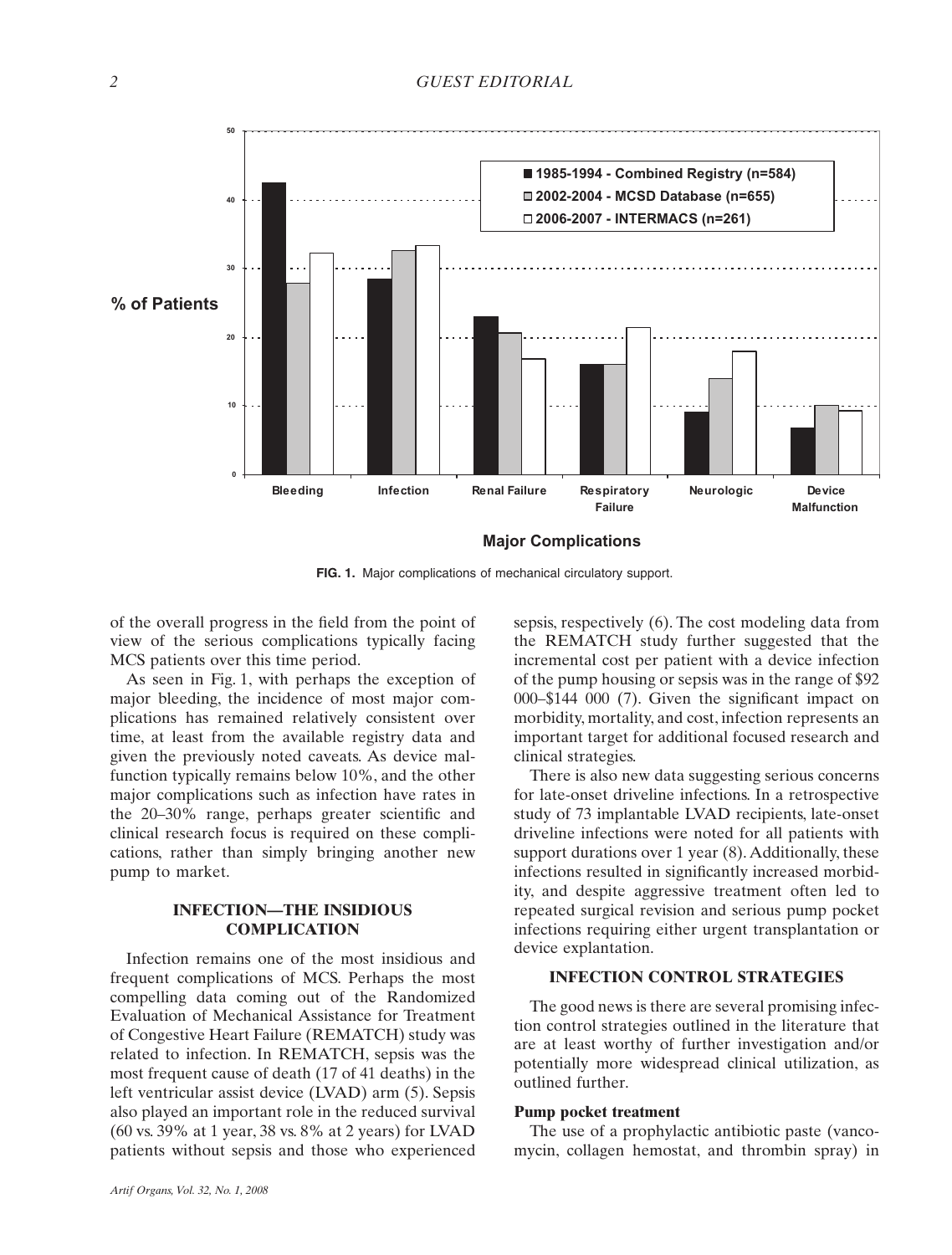pump pockets lowered pocket infection rates from 44% (19/43) to 12% (4/32) in a single-center retrospective study (9). This type of approach with a minimal cost (approximately \$135 per application) is certainly worthy of further follow-up.

### **Intraoperative device handling**

The use of antibiotic-soaked sponges (e.g., vancomycin and gentamicin) to cover the device after assembly and prior to implantation, including on the driveline and cannulae, should now be standard practice (10). Additionally, irrigation of all surfaces should be performed with antibiotic-normal saline solution (e.g., vancomycin 2 g/L and gentamicin  $160 \text{ mg/L}$ ) prior to close (11).

#### **Lead treatments**

Leads impregnated with antimicrobials may also reduce early infection and facilitate the in-growth of tissue to provide long-term stability and protection against late infection. In vivo studies of leads impregnated with chlorohexidine, triclosan, and silver sulfadiazine have demonstrated (i) a reduced incidence of microbial colonization from 100% (control leads) to 13% (impregnated leads); (ii) reduction of three orders of magnitude in bacterial adherence; and (iii) a 20-fold decrease in colony size at the lead exit site (12).

#### **Implant site and antimicrobial barriers**

The creation of an intraperitoneal pump pocket using expanded polytetrafluoroethylene (ePTFE) sheets containing antimicrobials (silver carbonate and chlorhexidine diacetate) has also demonstrated some potential for reducing pump pocket infections. A single-center study using historical controls found that pump pocket infection rate dropped from 31% (4/13) to 4% (1/25) in MCS patients (13). This study was confounded by several issues, including that the majority of the historical controls were abdominal wall implants (which may be more prone to infection) and that the investigators also implemented significant operative precautions including utilization of full hood-and-gown surgical suits and restricted access to the operating room. Nevertheless, the impressive overall results suggest that this approach is a worthy candidate for further clinical investigation.

#### **Wound management**

The use of calcium-sodium alginate dressings may also be helpful in treating percutaneous lead exit site deterioration in LVAD patients. In six LVAD patients with exudative wound deterioration, significant improvements were noted over standard wound care through the use of calcium-sodium alginate dressings. Specific improvements included rapid and enhanced reduction in driveline separation, enhanced wound healing, and elimination of the need for subsequent surgical revision (14).

#### **Transcutaneous energy transfer (TET)**

While there has been some recent debate regarding the overall potential for TET technology to reduce infection and the cost associated with TET technology, there remains significant justification for further investigation. The first clinical data from totally implantable systems using TET technology including the AbioCor Total Heart (Abiomed, Danvers, MA, USA) and LionHeart LVAD (Arrow International, Reading, PA, USA) are just emerging. The AbioCor trial  $(n = 15)$  reports no device-related infections, no electrical interference or other problems related to electrical safety,and that theTET operation was effective for the duration of support (15). The LionHeart study  $(n = 23)$  reported infection in terms of comparisons with the REMATCH study, noting a 37% decrease in sepsis and a 26% decrease in septic death along with a 100% decrease in pump housing, inflow, and outflow tract infections (16).It was however noted that the incidence of local infections (including respiratory and urinary tract) was increased by 68%. This data is however extremely difficult to put in context, given the unique aspects of the LionHeart device with a significant number of implantable components and multiple implant sites and the relatively short implant duration compared with the REMATCH study. Regardless of these concerns, additional clinical study with TET systems is required to further elucidate the potential for reduction of infection along with the other associated benefits of TET technology (patient acceptability and quality-of-life issues).

#### **Cellular coatings**

Recent in vivo data concerning the adhesion of *Staphylococcus aureus*, one of the most common pathogens in MCS-related infections, also provides important knowledge regarding the pathogenesis of MCS-related infections (17). This work showed a 10-fold decrease in the adhesion of *S. aureus* to surfaces coated with endothelial cells when compared with surfaces coated with fibrinogen. This emerging knowledge could potentially be utilized to develop specific cellular coating approaches that limit biofilm formation on MCS devices.

## **Biofilm eradication via electrical impulses**

Our own research group is actively investigating the use of weak electrical impulses to disrupt the structure of biofilm infections (18). This preliminary work sug-